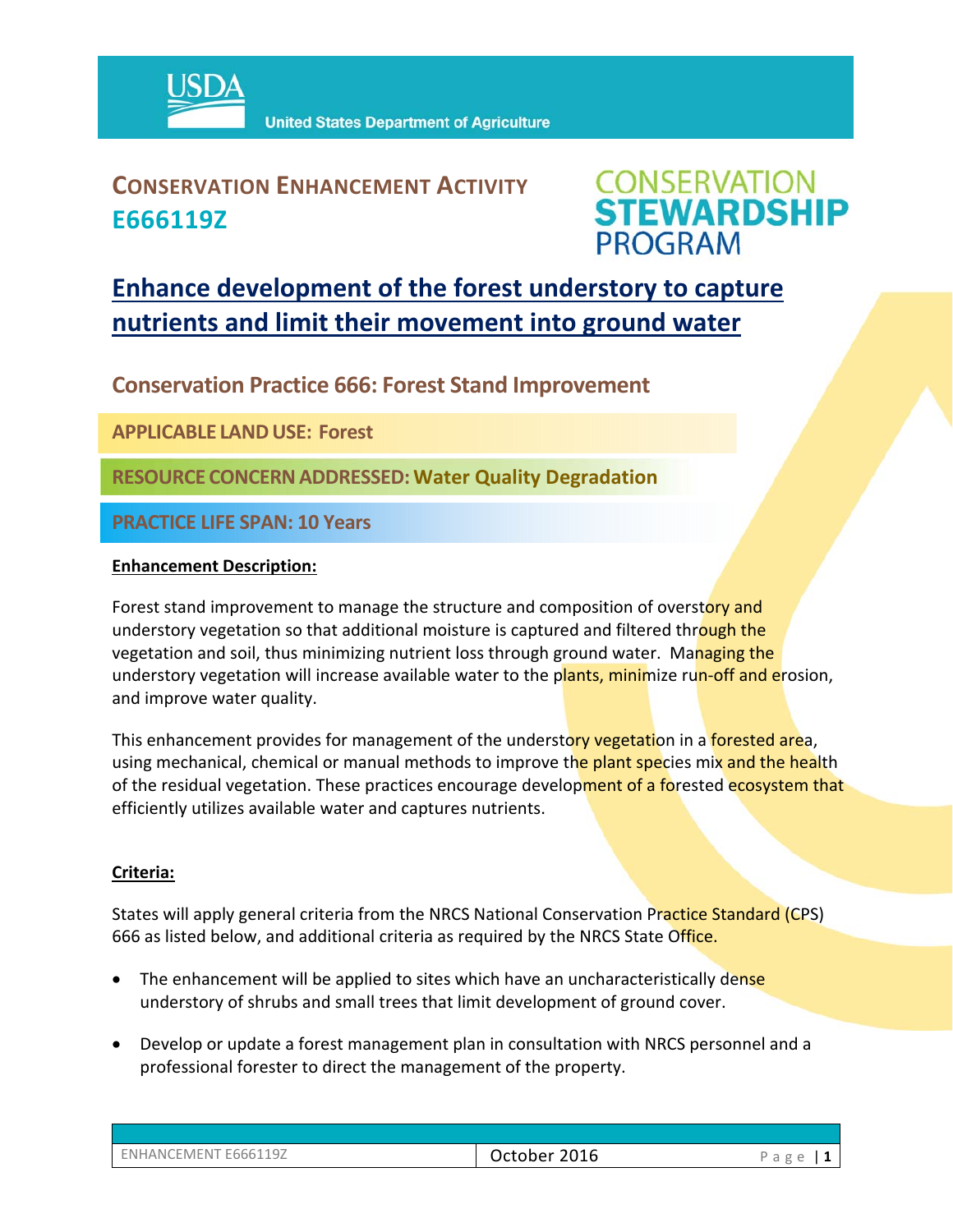**United States Department of Agriculture** 

 Describe the current and desired future condition of each stand that will be treated. Include the species, cover type, and size‐class distribution. Stocking will be described in terms of crop trees per acre, basal area per acre, trees per acre, between‐tree spacing, or by any other



appropriate and professionally accepted density or stocking protocol.

- Identify and retain preferred tree and understory species to achieve all planned purposes and landowner objectives.
- Use available guidelines for species and species groups to determine spacing, density, sizeclass distribution, number of trees, and amount of understory species to be retained. Schedule treatments to avoid overstocked conditions using approved silvicultural/stocking guides.
- Vegetation may be treated by chemical methods such as spraying or single stem treatments, or mechanical methods like a heavy duty brush cutter or similar equipment. Refer to criteria in NRCS Conservation Practice Standard (CPS) Integrated Pest Management (Code 595).
- Time tree felling to avoid buildup of insect or disease populations.
- Implement forest stand improvement activities in ways that avoid or minimize soil erosion, compaction, rutting, and damage to remaining vegetation, and that maintain hydrologic conditions. Protect site resources by selecting the method, felling direction and timing of tree felling, and heavy equipment operation. For temporary access use NRCS CPS Forest Trails and Landings (Code 655), to protect soil and site resources from vehicle impacts.
- Where slash and debris will be generated, use NRCS CPS Woody Residue Treatment (Code 384) to appropriately treat slash and debris, as necessary, to assure that it will not present an unacceptable fire, safety, environmental, or pest hazard. Remaining woody material will be placed so that it does not interfere with the intended purpose or other management activities. Do not burn vegetative residues except where fire hazard or threats from diseases and insects are of concern or when other management objectives are best achieved through burning. When slash and other debris will be burned onsite use NRCS CPS Prescribed Burning (Code 338).
- The acres planned must have an "acceptable growing stock" level of at least the B line on an appropriate stocking chart.
- *This enhancement requires implementation of the following activities (a through d) in the area where the enhancement applies.*

| ENHANCEMENT E666119Z | October 2016 | Page |
|----------------------|--------------|------|